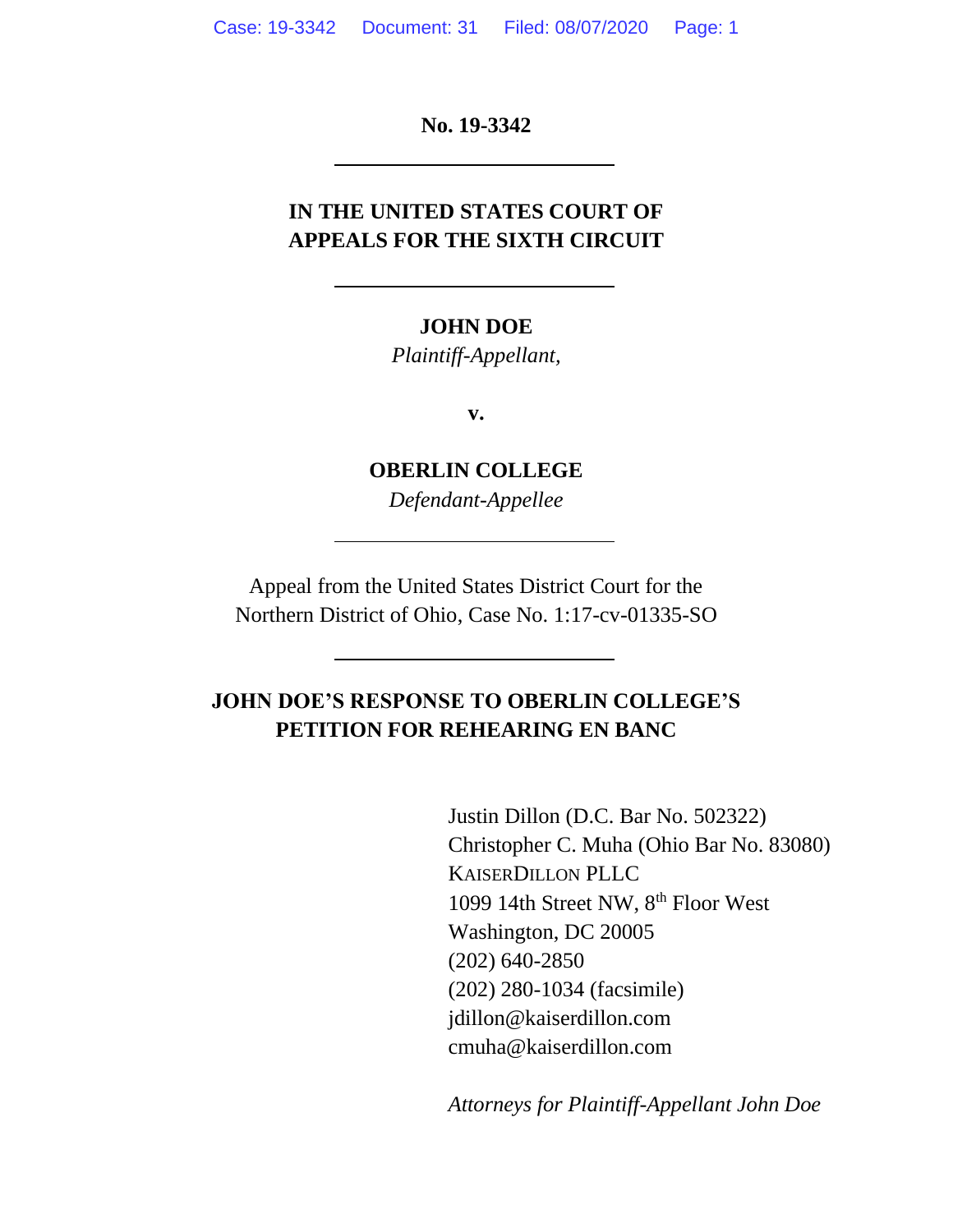# **TABLE OF CONTENTS**

# **Page**

| $\mathbf{I}$ . |           | THE MAJORITY DID NOT ALTER THE PLEADING STANDARD3                                                                         |  |  |
|----------------|-----------|---------------------------------------------------------------------------------------------------------------------------|--|--|
|                | A.        | Procedural and Substantive Departures From the Norm are Often<br>Used to Establish Causation in Antidiscrimination Law. 3 |  |  |
|                | <b>B.</b> | Title IX Does Not Require Evidence of Bias From the Disciplinary                                                          |  |  |
| II.            |           | OBERLIN'S REMAINING ARGUMENTS BOTH SEEK ANOTHER<br>BITE AT THE APPLE AND FAIL ON THEIR OWN TERMS7                         |  |  |
|                | A.        |                                                                                                                           |  |  |
|                | <b>B.</b> |                                                                                                                           |  |  |
|                | C.        |                                                                                                                           |  |  |
|                | D.        |                                                                                                                           |  |  |
|                |           |                                                                                                                           |  |  |
|                |           |                                                                                                                           |  |  |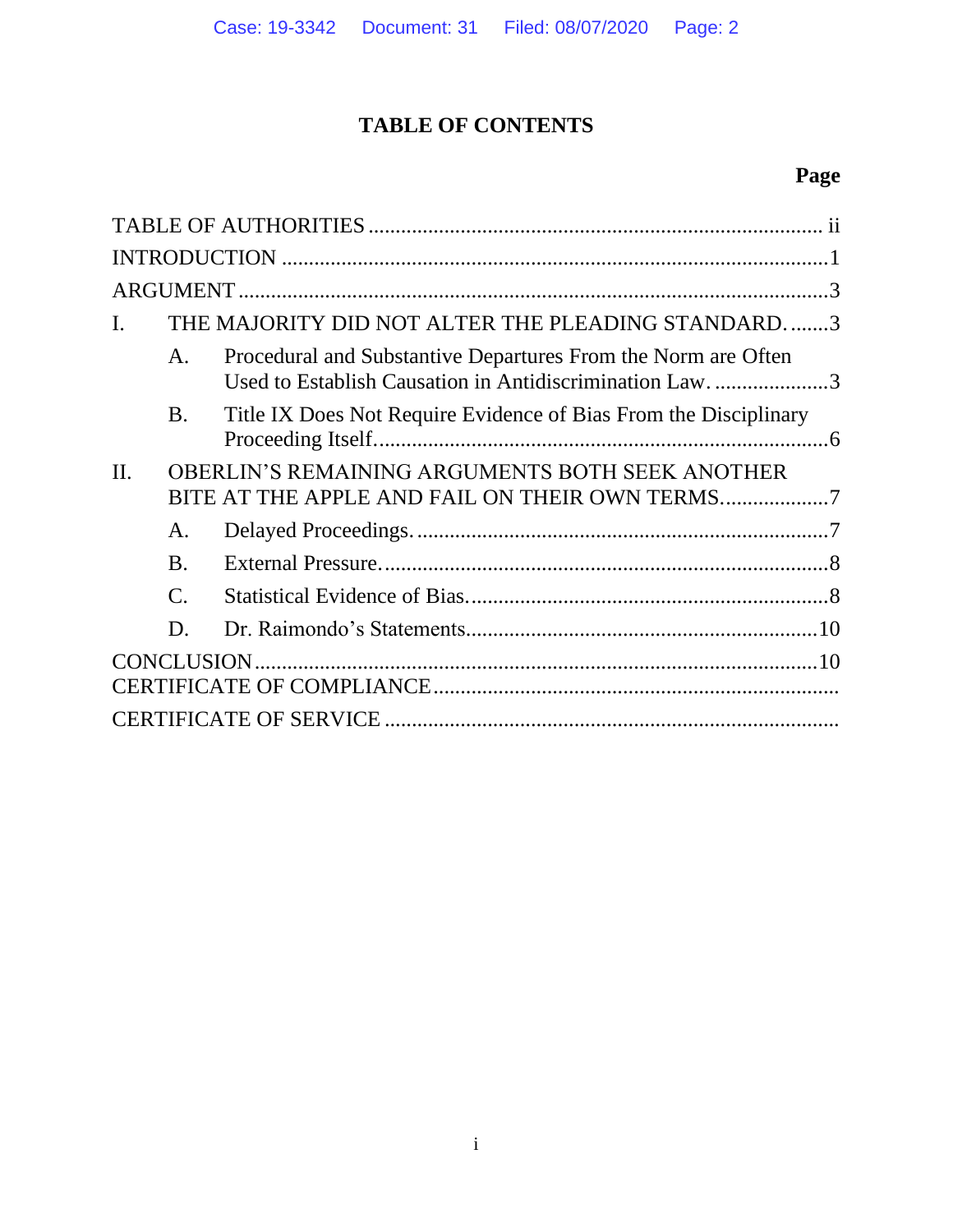## **TABLE OF AUTHORITIES**

## **Cases**

| Doe v. Amherst College,                    |
|--------------------------------------------|
| Doe v. Baum,                               |
| Doe v. Columbia Univ.,                     |
| Doe v. George Washington Univ.,            |
| Doe v. Grinnell College,                   |
| Doe v. Lynn Univ., Inc.,                   |
| Doe v. Miami Univ.,                        |
| Doe v. Purdue Univ.,                       |
| Doe v. Syracuse Univ.,                     |
| Doe v. The Trustees of the Univ. of Penn., |
| Hardyman v. Norfolk & W Ry. Co.,           |
| Menaker v. Hofstra Univ.,                  |
| Oliver v. Univ. of Tex. Sw. Med. Sch.,     |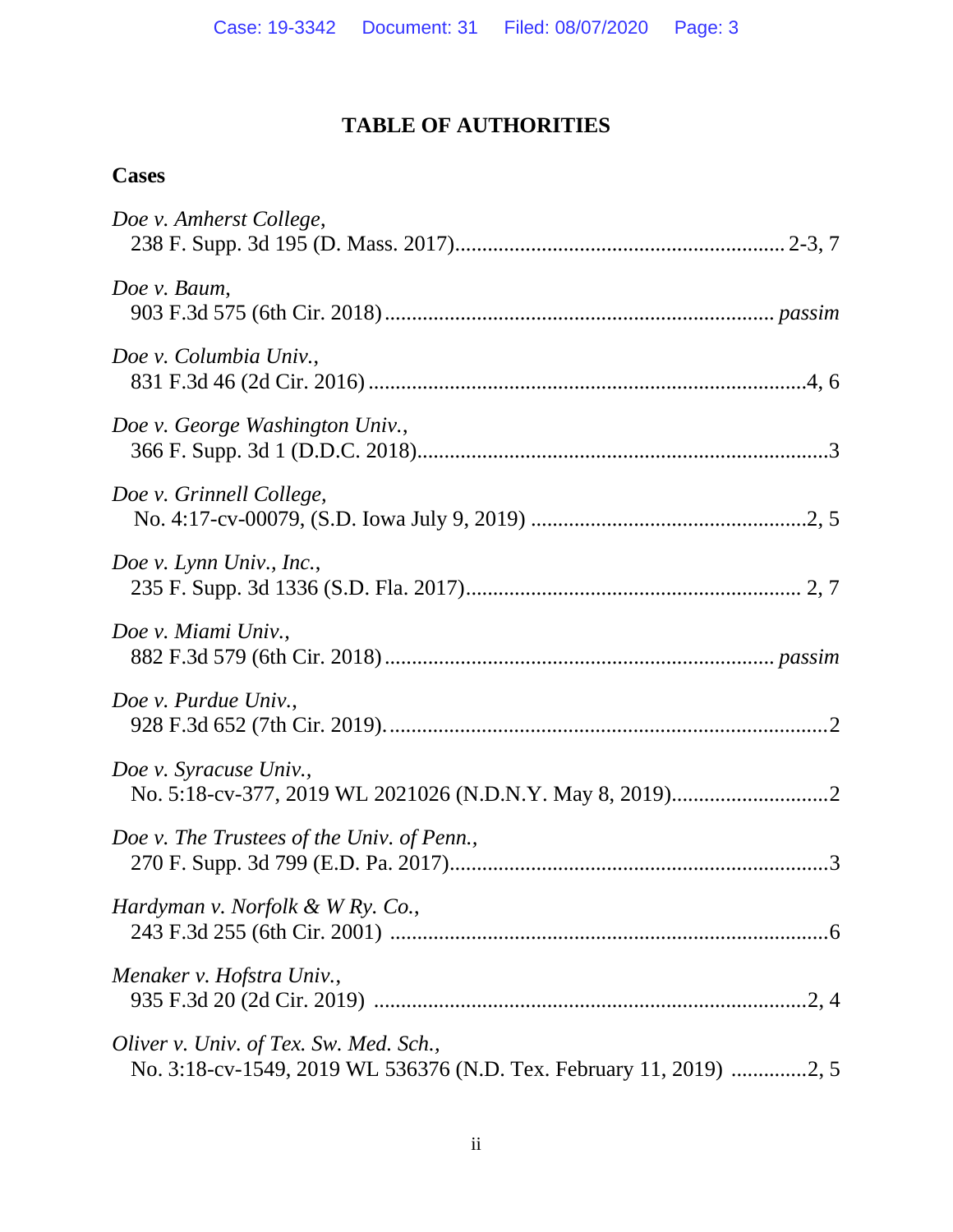| Robinson v. Runyon,                                              |  |
|------------------------------------------------------------------|--|
| Schwake v. Ariz. Bd. of Regents,                                 |  |
| Village of Arlington Heights v. Metropolitan Housing Dev. Corp., |  |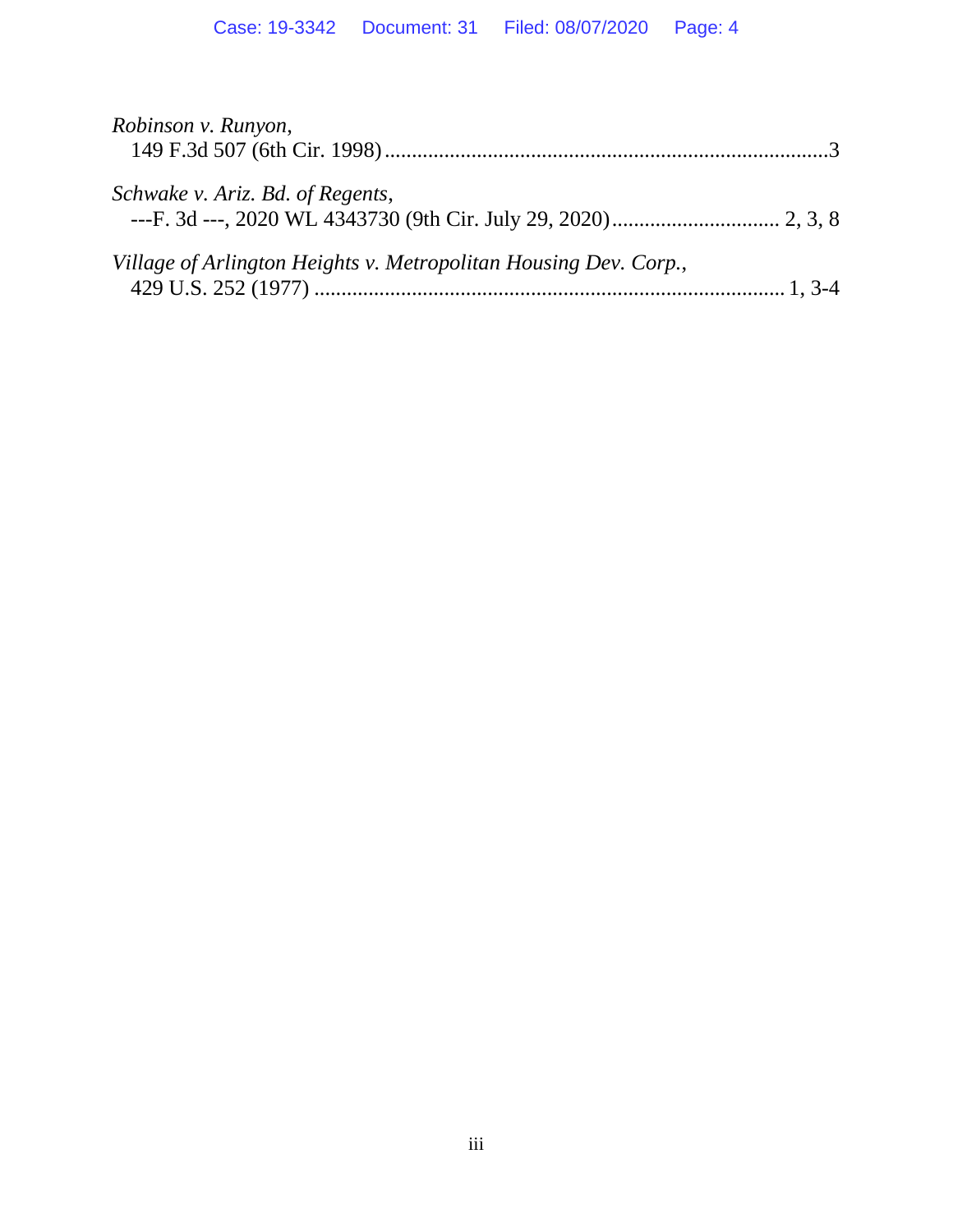#### **INTRODUCTION**

Oberlin's petition for rehearing seeks a second bite at the apple under the guise of *en banc* review. It asserts that the majority "lowered the binding pleading standard" in this Court "in two ways": (1) by acknowledging that a "'gravely' erroneous" outcome can itself supply some evidence of gender bias, and (2) by adopting a causation standard that requires no evidence of bias to be sourced from the temporal confines of a plaintiff's own proceeding. Petition for Rehearing En Banc ("Pet.") at 4. But neither of those things lower the Court's pleading standard; Oberlin just says so to manufacture a reason for *en banc* review.

Oberlin's first argument has nothing to do with the pleading *standard* at all. It does not "bypass," Pet. at 4, or even weaken, the requirement that plaintiffs establish a causal connection between gender bias and a wrongful outcome. It does what courts have been doing for more than 40 years: recognizing that procedural irregularities in an organization's decision-making, *as well as decisions that "strongly" depart from the evidence and standards before it*, can *establish* a causal connection between bias and the decision. *Village of Arlington Heights v. Metro. Hous. Dev. Corp.*, 429 U.S. 252, 267 (1977) (Equal Protection claim) (emphasis added). That principle is being widely applied in Title IX cases,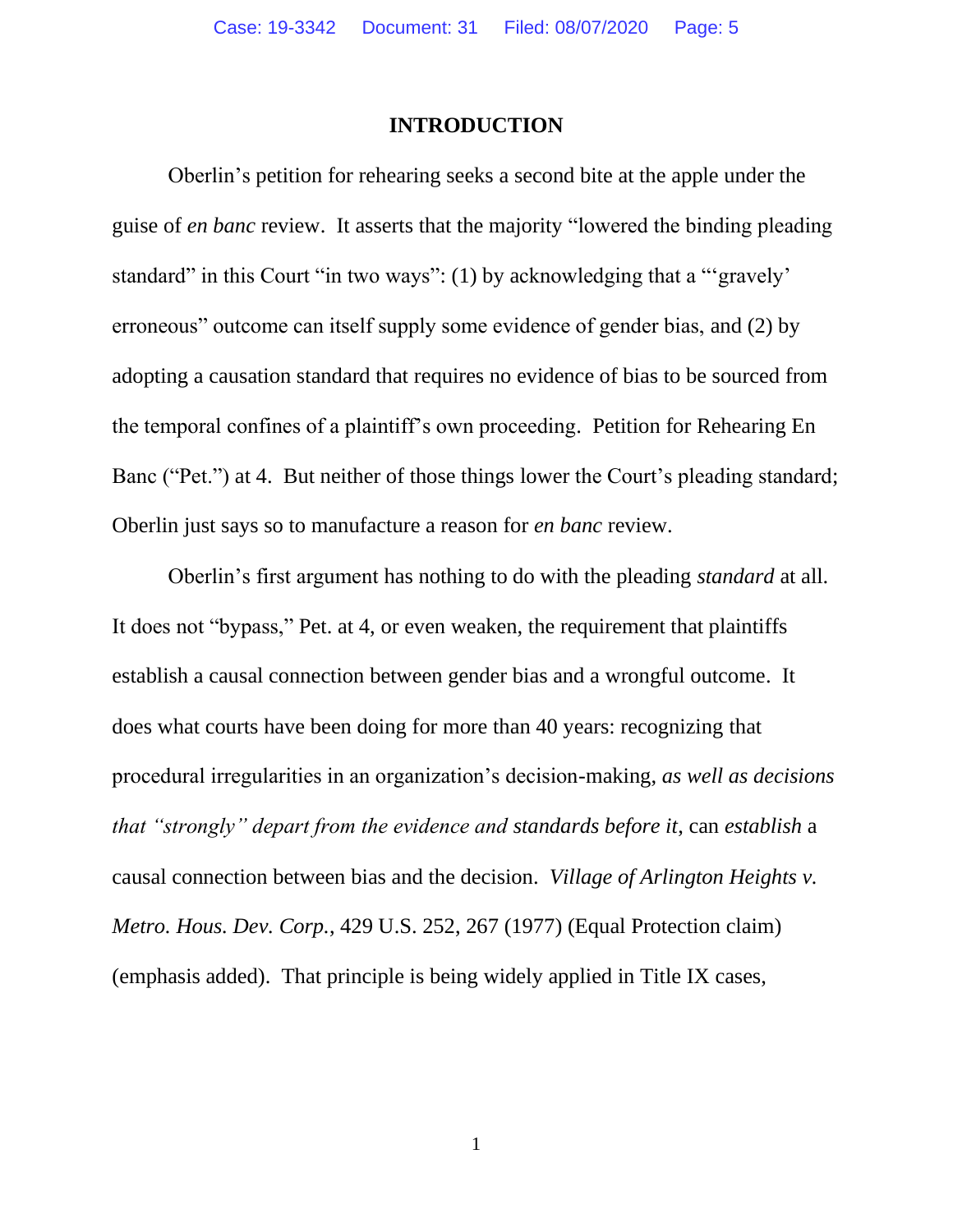including by three federal circuit courts and a number of district courts.<sup>1</sup> It does not "bypass" the requirement that bias be shown to have caused the outcome; it just points out a source from which causation evidence is regularly drawn.

Oberlin's second argument also has nothing to do with a change in the pleading standard. *Doe v. Baum* blessed the idea that gender bias can be plausibly alleged when none of it is sourced from a plaintiff's own proceeding. *Baum* cited five cases as illustrating the kinds of allegations that suffice to state a claim of gender bias; in two of them, the evidence of bias was found *entirely* outside the plaintiffs' proceedings. *Doe v. Baum*, 903 F.3d 575, 586-87 (6th Cir. 2018) (citing *Doe v. Lynn Univ., Inc.*, 235 F. Supp. 3d 336, 1340-42 (S.D. Fla. 2017) and *Doe v.* 

<sup>1</sup> *See, e.g.*, *Schwake v. Arizona Bd. of Regents*, --- F.3d ---, 2020 WL 4343730, at \*6 (9th Cir. July 29, 2020) (procedural irregularities can show gender bias); *Menaker v. Hofstra Univ.*, 935 F.3d 20 (2d Cir. 2019) (decisions strongly contrary to evidence, and clear procedural irregularities, can show bias); *Doe v. Purdue Univ.*, 928 F.3d 652, 669 (7th Cir. 2019) ("perplexing" basis of decision supported inference of gender bias); *Oliver v. UT-Southwestern Medical School*, 3:18-cv-549, 2019 WL 536376, at \*18 (N.D. Tex. Feb. 11, 2019) (failure to address exculpatory facts in expulsion letter supplied evidence of bias); *Doe v. Grinnell Coll.*, No. 4:17 cv-79 (S.D. Iowa July 9, 2019) (attached as Ex. 1 to Dkt. No. 20) at 23 (failure to address critical evidence in decision supplied evidence of bias); *Doe v. Syracuse Univ.*, No. 5:18-cv-377-DNH, 2019 WL 2021026 (N.D.N.Y. May 8, 2019) (outcome "contrary to the weight of the evidence" was evidence of gender bias).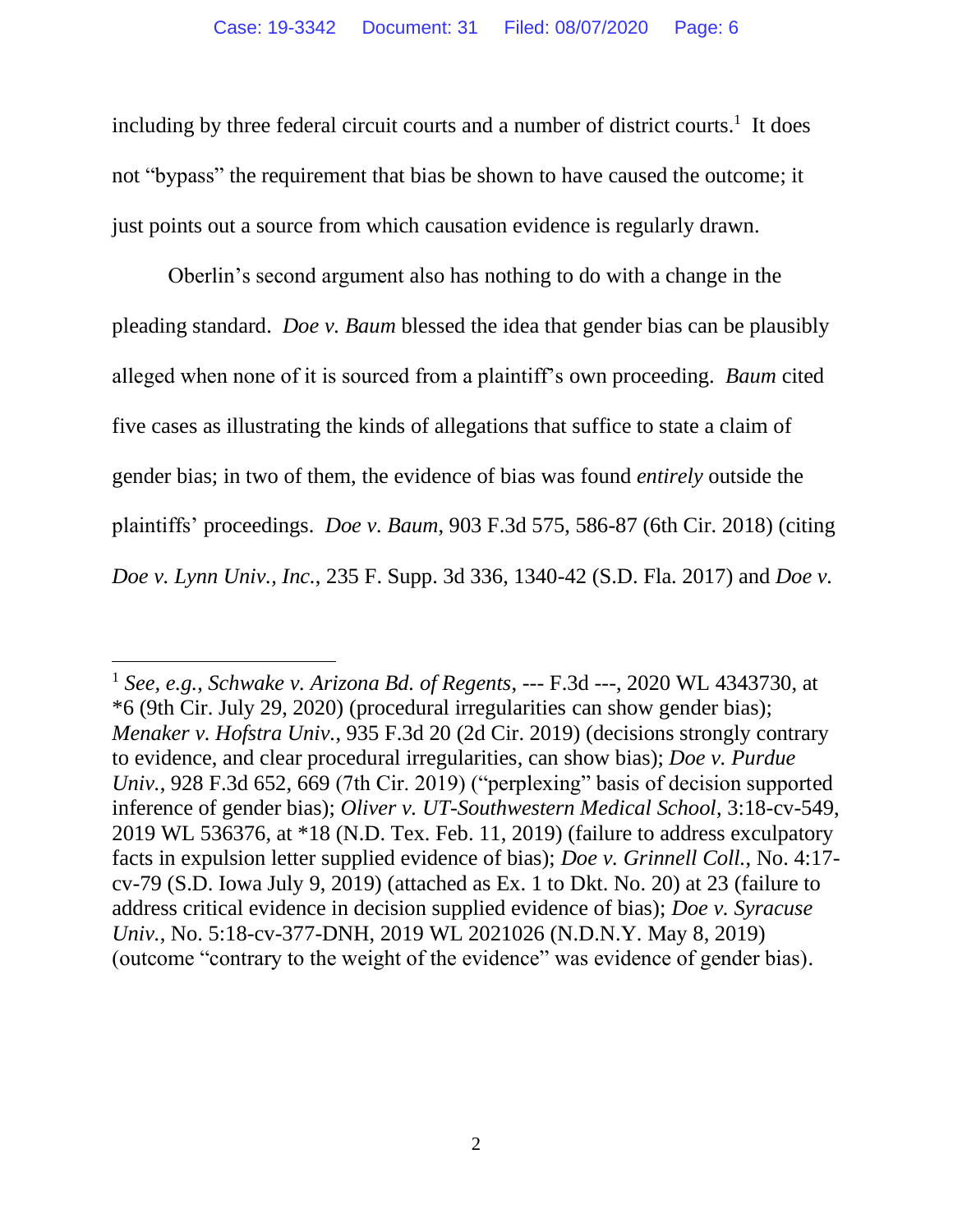*Amherst Coll.*, 258 F. Supp. 3d 195, 223 (D. Mass. 2017)). Other courts have done the same, as has this Court in a related context. 2 That is not an end run around the pleading standard; it is a common-sense acknowledgement that causation can be pled even when the evidence of bias is found outside the proceeding.

Oberlin wants this Court to apply special pleading rules to Title IX cases that apply in no other antidiscrimination context. But "[t]here is no heightened pleading standard for Title IX claims." *Schwake*, --- F.3d ---, 2020 WL 4343730, at \*6. Oberlin's special rules would shield schools from Title IX liability unless they discriminated in the most obvious ways, ways that clever people rarely do. That Oberlin might want such rules is not surprising, but they have no basis in law.

#### **ARGUMENT**

## **I. THE MAJORITY DID NOT ALTER THE PLEADING STANDARD.**

### **A. Procedural and Substantive Departures From the Norm Are Often Used to Establish Causation in Antidiscrimination Law.**

It is well-settled that significant departures from an organization's stated procedures or substantive guidelines can help show that bias motivated its actions. That principle was articulated more than 40 years ago in *Village of Arlington* 

<sup>2</sup> *See, e.g.*, *Doe v. George Washington Univ.*, 366 F. Supp. 3d 1, 13 (D.D.C. 2018); *Doe v. The Trustees of the Univ. of Pennsylvania*, 270 F. Supp. 3d 799, 823 (E.D. Pa. 2017; *Robinson v. Runyon*, 149 F.3d 507, 509 (6th Cir. 1998) (exclusion of evidence about non-decisionmaker outside disciplinary process warranted new trial in Title VII case even with no evidence of bias in process).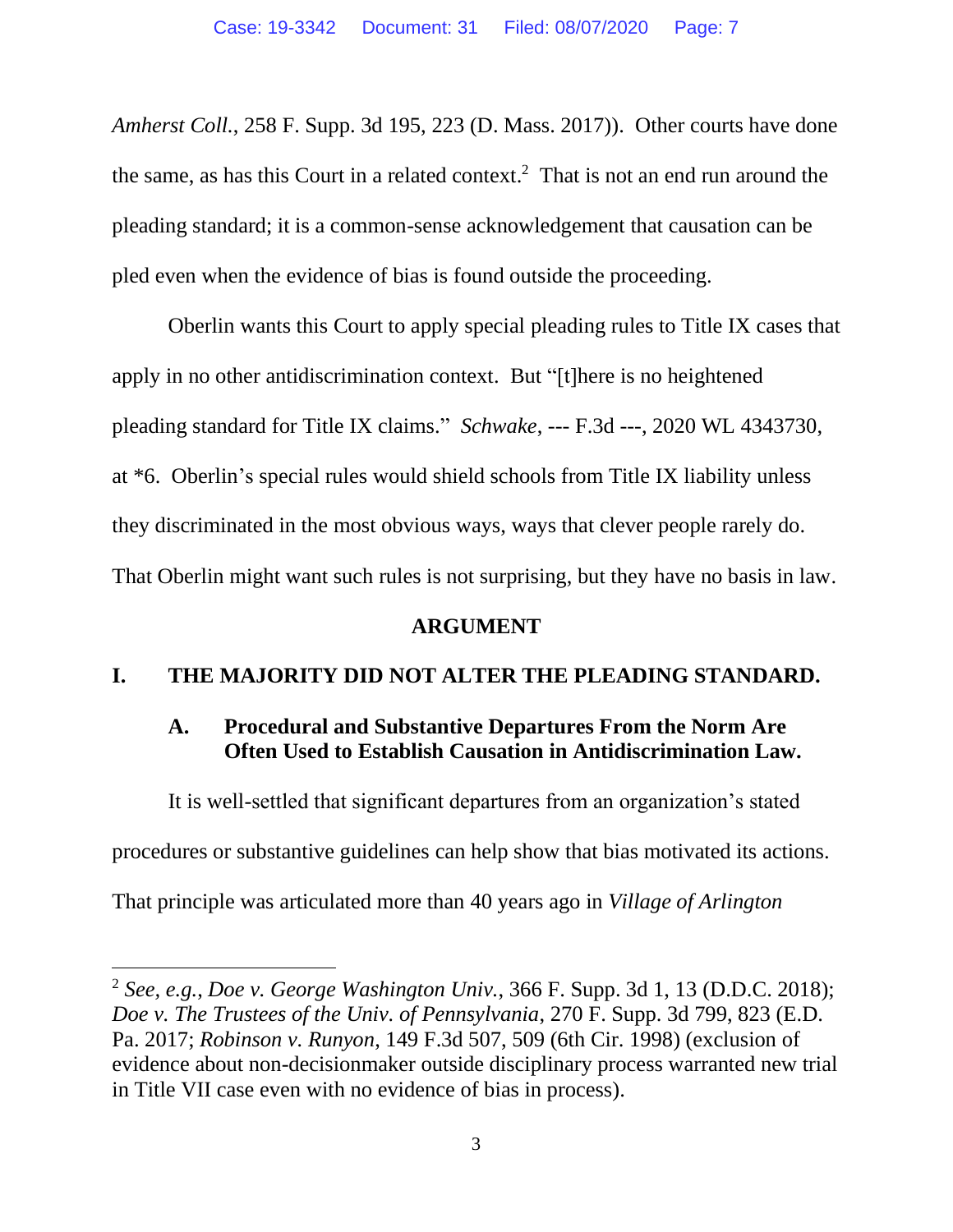*Heights*, which listed several factors for courts to consider in weighing whether bias caused a given outcome—including "[d]epartures from the normal procedural sequence" and "[s]ubstantive departures too . . ., particularly if the factors usually considered important by the decisionmaker *strongly favor a decision contrary to the one reached*." 429 U.S. at 267 (emphasis added). As noted at footnote 2, this is settled law, not a lower pleading standard.

The Second Circuit's *Menaker* decision did not make new law; it simply explained, in a particularly clear (and thus quotable) way, how the *Village of Arlington Heights* standard applies to erroneous outcome claims under Title IX:

"[W]hen the evidence substantially favors one party's version of a disputed matter, but an evaluator forms a conclusion in favor of the other side (without an apparent reason based in the evidence), it is plausible to infer (although by no means necessarily correct) that the evaluator has been influenced by bias."

935 F.3d 20, 34 (2d Cir. 2019) (quoting *Doe v. Columbia Univ.*, 831 F.3d 46, 57

(2d Cir. 2016). The greater the disconnect between the evidence and the conclusion, the less evidence of bias required to plausibly state a claim. *See id.* ("clear procedural irregularities" require only "*minimal* evidence of pressure on the university to act on invidious stereotypes" to state a claim). When an error seems like a close call, it might be innocent. But when the error is grave, it becomes plausible to infer that something like bias may be at work. That is the commonsense intuition behind the principle.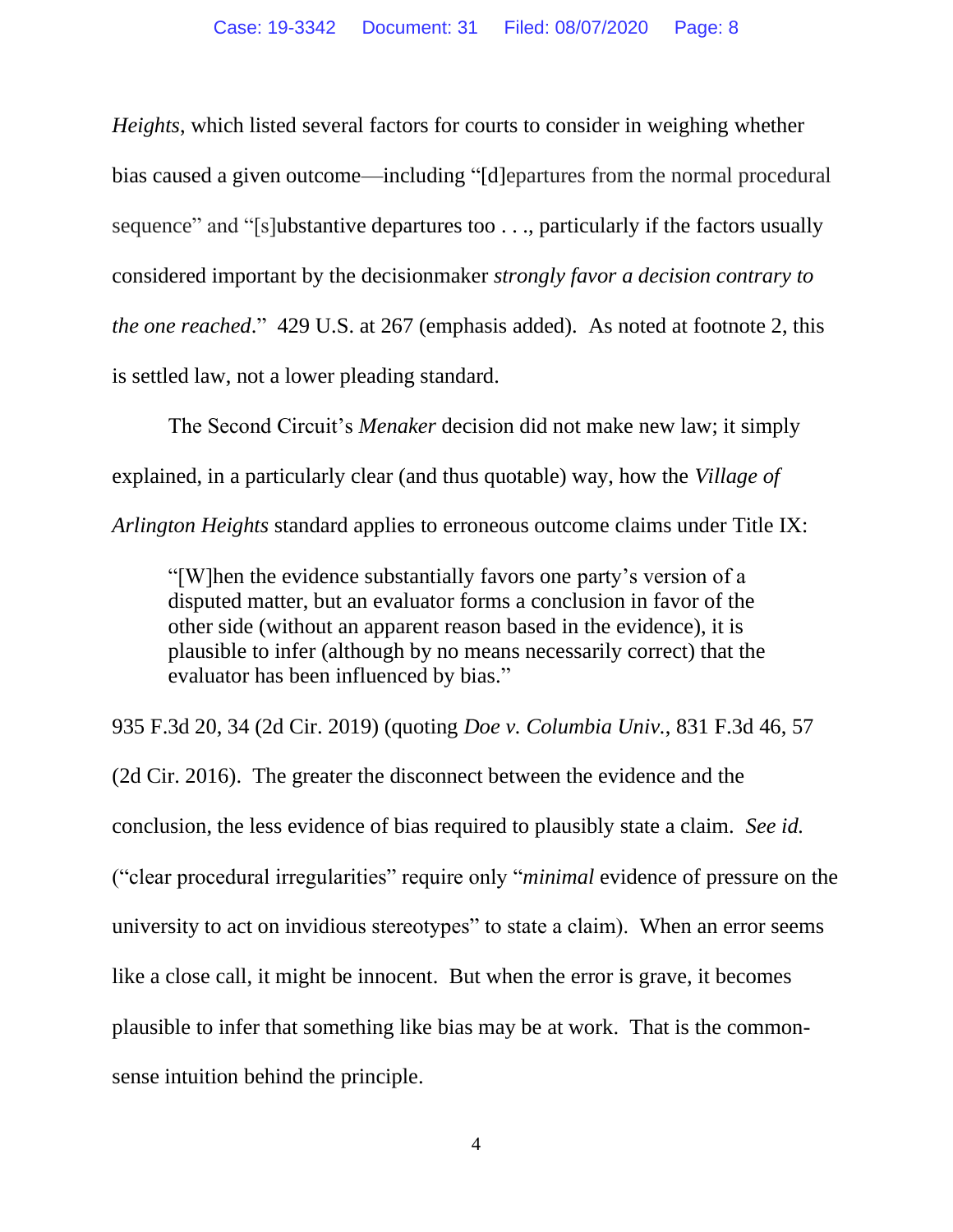Here, the finding against Mr. Doe was "arguably inexplicable." Slip Op. at 12. It required Mr. Doe's hearing board to ignore that Ms. Doe's *own witnesses* saw no signs of incapacity as she went to Mr. Doe's room; that *by Ms. Roe's own admission*, the two of them coherently texted, talked, and had intercourse for *an hour and 15 minutes* with no outward signs of her intoxication, let alone incapacity; that *by Ms. Roe's own admission*, the only outward sign of her intoxication to Mr. Doe, after all of that, was the bare statement, "I am not sober." *See generally* Slip Op. at 6-7. Concluding that the statement alone should have somehow told Mr. Doe that Ms. Roe now "lack[ed] conscious knowledge" of what she was doing or was "physically helpless" when she agreed to perform oral sex on him, Slip Op. at 3, is truly inexplicable. And it required the board to ignore Ms. Roe's 11<sup>th</sup> hour claim at the hearing that Mr. Doe physically forced her to perform oral sex on him—a change in her story so striking that Oberlin's own outside investigator said it was the only contradiction from either party, yet a change the board didn't even bother to mention in its decision letter. 3 When one combines all of that with the delays in the proceeding, Mr. Doe's being given an advisor who always believes *accusers*, the intense external pressure, and a 100% conviction rate, surely it is clear why the majority thought Mr. Doe was entitled to discovery.

<sup>3</sup> *Oliver*, 2019 WL 536376, at \*18 (failure to address exculpatory facts in expulsion letter supplied evidence of bias); *Grinnell* (Ex. 1 to Dkt. No. 20) at 23 (same).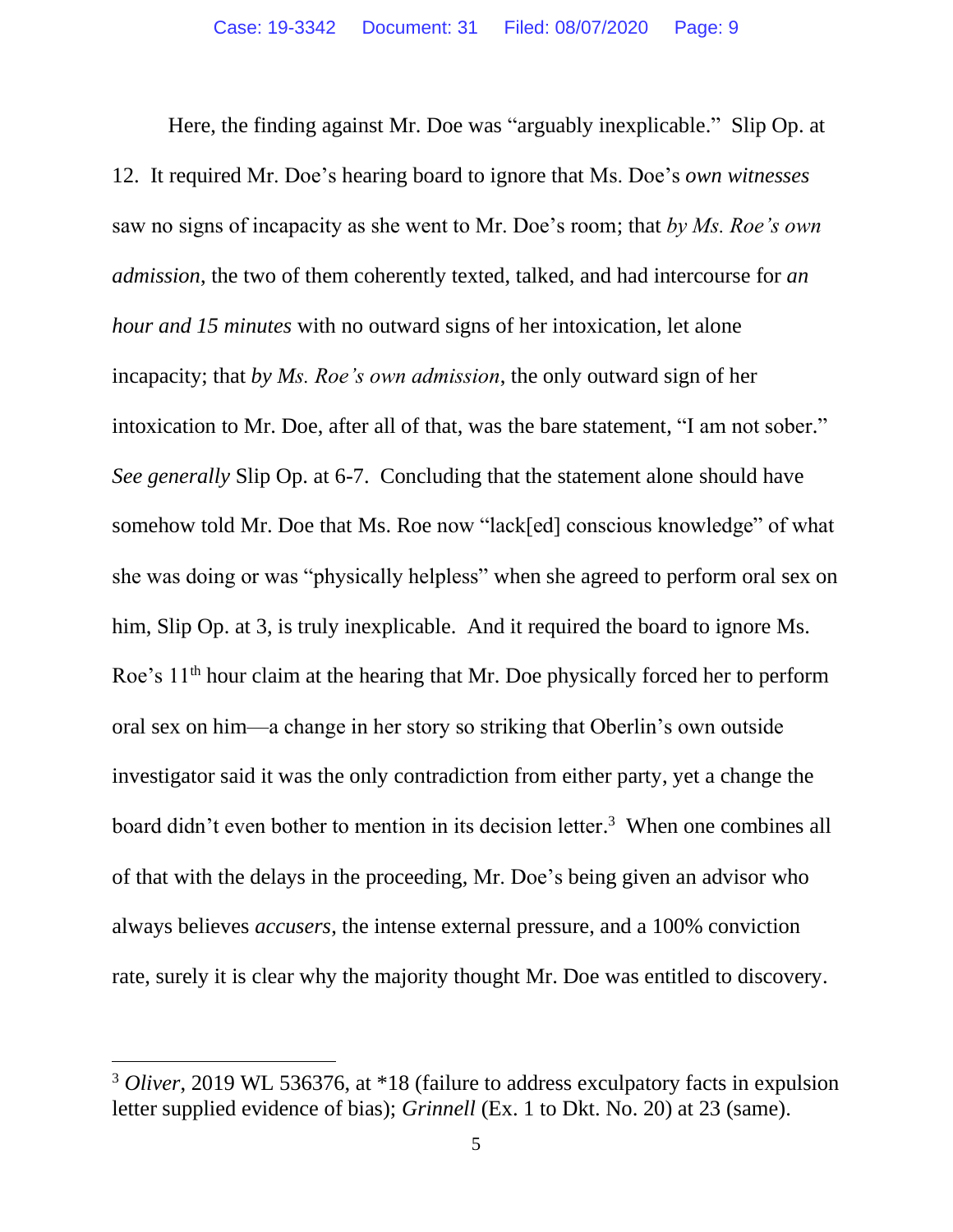Oberlin and the dissenting opinion suggest that employing this principle runs afoul of this Court's rejection of the lower pleading standard adopted by the Second Circuit in *Columbia. See* Pet. at 4; Slip Op. at 15 (Gilman, J., dissenting). What this Court rejected, however, was the lower *quantum* of evidence required in that Circuit to state a claim of gender bias. *Doe v. Miami Univ.*, 882 F.3d 579, 588-89 (6th Cir. 2018). *Baum*, on the other hand, actually relied on *Columbia* as one of its five cases illustrating the *kinds* of evidence from which bias can be inferred. *Baum*, 903 F.3d at 588. Even if this principle were somehow tethered to Second Circuit jurisprudence, there would be nothing improper about looking to that court for guidance on the *kinds* of allegations that can supply evidence of bias.

Oberlin also suggests that requiring courts to parse "grave" doubts about an outcome from merely "articulable" ones is "an unworkable, subjective framework." Pet. at 5. But distinguishing "clear" or "grave" errors from closer calls is something courts do all the time. *See, e.g.*, *Hardyman v. Norfolk & W. Ry. Co.*, 243 F.3d 255, 267 (6th Cir. 2001) (describing "abuse of discretion" as review for decisions that are "clearly unreasonable"). It is the work of *judging*.

#### **B. Title IX Does Not Require Evidence of Bias From the Disciplinary Proceeding Itself.**

Even if Title IX required evidence of bias to be sourced from a plaintiff's own proceeding, it would not matter to the outcome here. The majority identified at least three sources of bias from Mr. Doe's proceeding, including its

6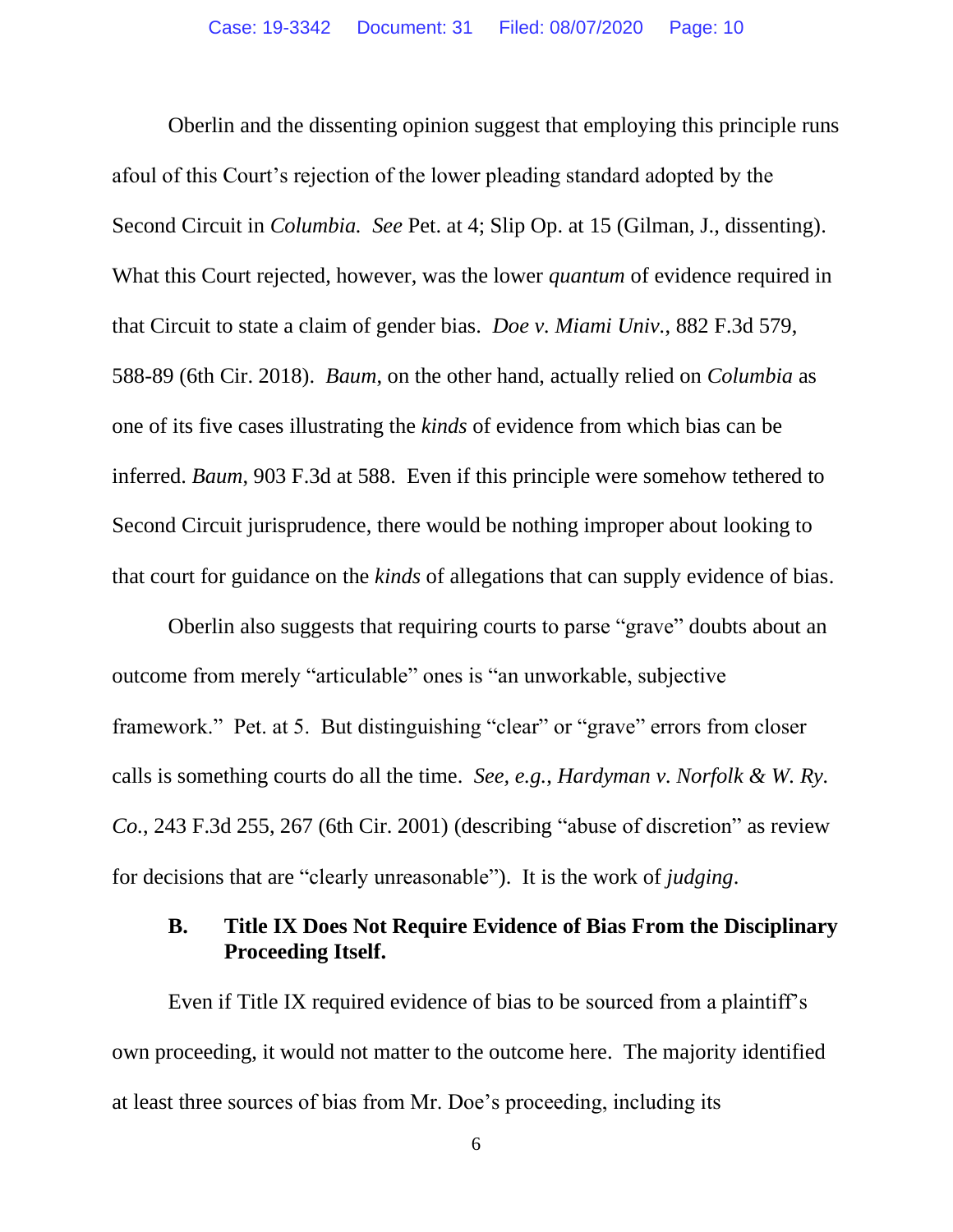extraordinary delay, the appointment of a biased and indifferent advisor, and the inexplicable decision itself. But it wouldn't matter if all of the evidence of gender bias did arise outside the proceeding, because that is exactly what happened in *Lynn University* and *Amherst College*, both of which *Baum* cited approvingly. In *Lynn University*, the evidence of gender bias consisted of (1) generic nationwide pressure upon schools by the Education Department, and (2) a news report and parental criticism about the handling of a separate allegation of assault months earlier. 235 F. Supp. 3d at 1340-41. In *Amherst College*, it consisted in pressure from a student-led reform movement in which the complainant was involved. 238 F. Supp. 3d at 223. In neither case did the court identify evidence of bias *from within the proceeding*. The rule Oberlin seeks is foreclosed by *Baum* and at odds with the broader body of law—and with common sense. It would close discovery even in cases where hearing panelists were trained with overt bias, as long as they did not refer to that bias at the hearing or in their decisions. That is one reason why a decision strongly divorced from the evidence can supply evidence of bias.

#### **II. OBERLIN'S REMAINING ARGUMENTS BOTH SEEK ANOTHER BITE AT THE APPLE AND FAIL ON THEIR OWN TERMS.**

Oberlin's remaining complaints do not state a valid basis for *en banc* review. They simply rehash arguments that the majority has already rejected.

A. Delayed Proceedings. Oberlin asserts that the extreme delay in Mr. Doe's proceedings fails to show bias because Oberlin failed to notify both parties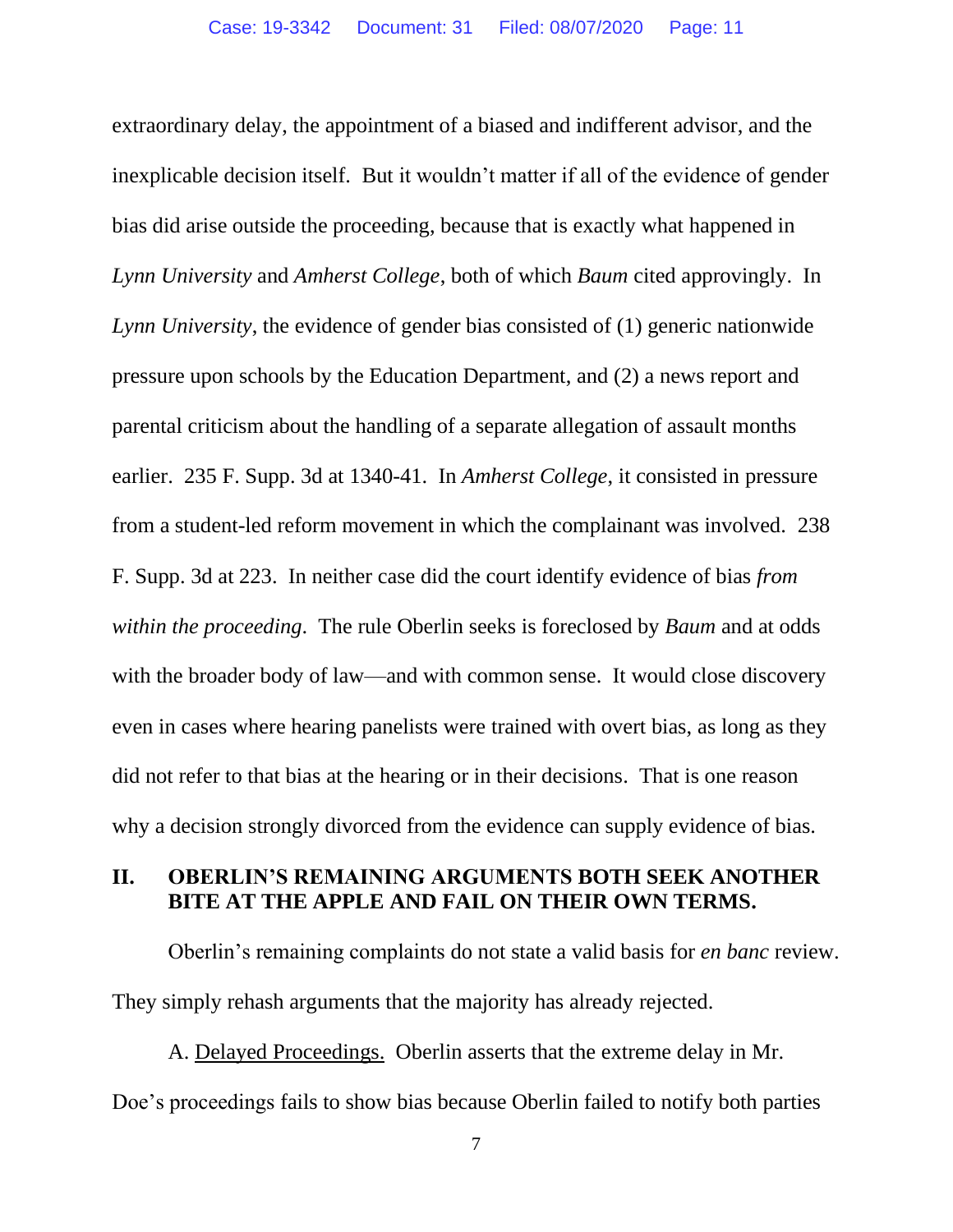of the reason for the delay. Pet. at 11-12. But Mr. Doe is the only one who asked about it and expressed genuine grief over it, yet was met with silence. When a female Oberlin student similarly complained about the length of her proceeding, the opposite occurred. Slip Op. at 2. The majority reasonably concluded that the delay, in the light of the rest of the evidence, was some evidence of gender bias.

B. External Pressure. Oberlin caricatures the majority opinion as holding that external government pressure alone can "suffice" to support an inference of bias. Pet. at 12-13. It held no such thing; it simply coupled that pressure with evidence of bias from many other sources, as noted above. Oberlin just disagrees about what those other sources show. That is not what *en banc* review is for.

C. Statistical Evidence of Bias. Oberlin and the dissenting opinion attack the significance of Oberlin's glaring 100% conviction rate in Title IX hearings in three unsupported ways. They first argue that since Mr. Doe does not present the full range of pattern evidence that was presented in *Miami*, his statistics are somehow meaningless. *See* Slip Op. at 17 (Gilman, J., dissenting). That kind of "all or nothing" approach is unfounded and was recently rejected by the Ninth Circuit when it was presented with the same argument.<sup>4</sup>

<sup>4</sup> *See Schwake*, 2020 WL 4343730, at \*6 (fact that statistical allegations "lack the detail of the allegations in [*Miami*] does not render [them] conclusory or insufficient. There is no heightened pleading standard for Title IX claims.").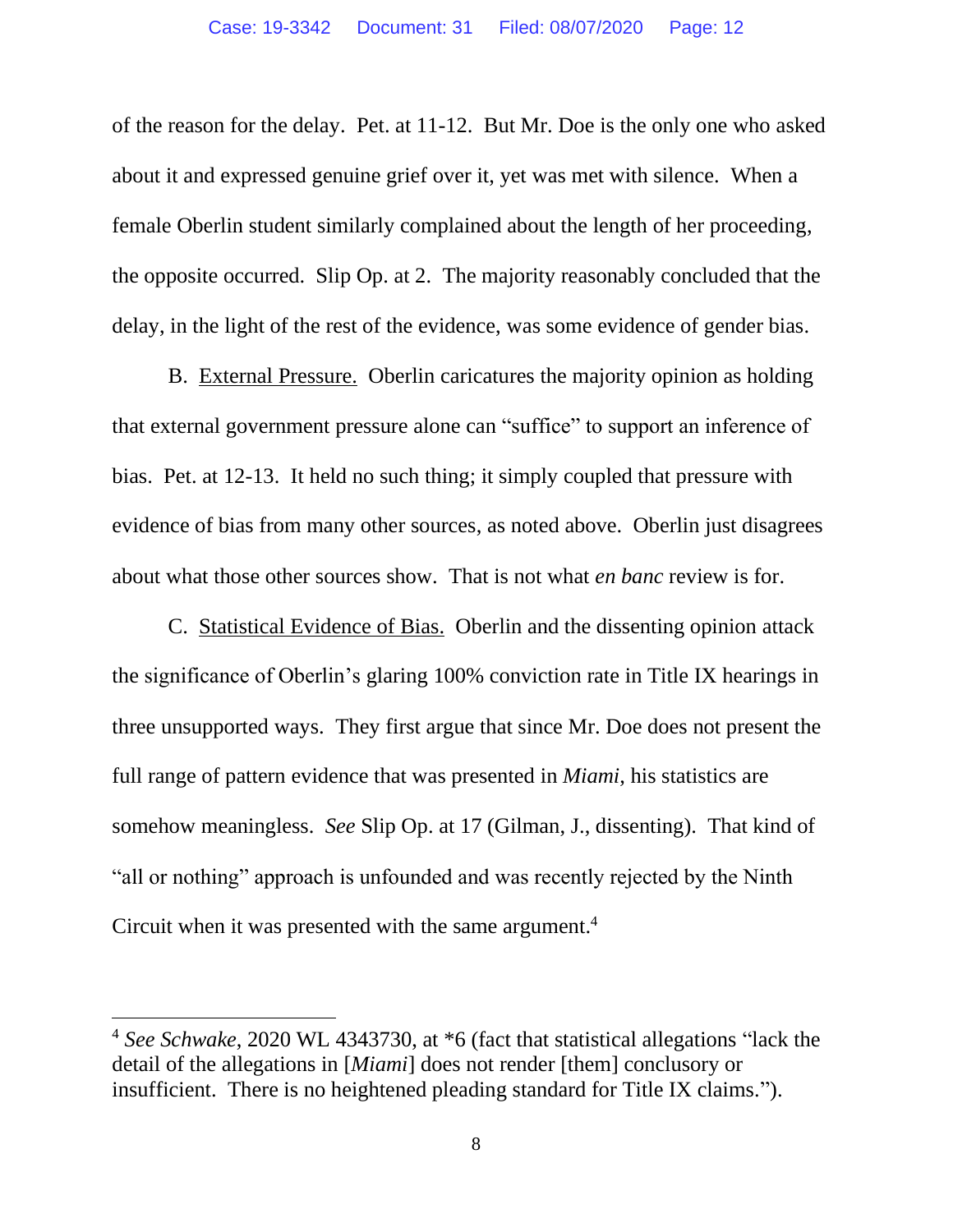The dissenting opinion also suggests that Oberlin *may* have had a hand in resolving 80% of its cases short of the formal process that had the 100% conviction rate. Slip Op. at 19 (Gilman, J., dissenting). But it is Mr. Doe who gets the benefit of any doubt at the motion to dismiss stage. *Cf. Baum*, 903 F.3d at 588 (Gibbons, J., concurring) (criticizing dissenting opinion for "analytical approach" suited to summary judgment). When Oberlin's Campus Climate Report, in explaining how its 100 cases were resolved, stated that "[m]ost parties . . . request that the College take no disciplinary action," Slip Op. at 19 (Gilman, J., dissenting), it was presumably justifying why it did nothing in those cases. Contemporaneous reports incorporated into the Amended Complaint likewise suggest that the path to resolution was a choice left to *complainants*, not Oberlin. *See* RE 21-2, Amended Complaint, PageID #529 (stating, in article interviewing Dr. Raimondo, that complainants "can then choose between two types of resolution," formal and informal). Oberlin should not get credit for a decision it did not make.

Oberlin takes a similar "all or nothing" approach in asserting that its record of 10 convictions in seven months is not statistically significant, and therefore that it lacks *any* evidentiary force. Pet. at 13. But that would also render the statistics in *Miami* meaningless, as that case involved just 20 convictions. *See Miami Univ.*, 882 F.3d at 593. The statistics here arguably are *more* probative than in *Miami* of whether there was bias *at the time of the relevant proceeding*, because the 20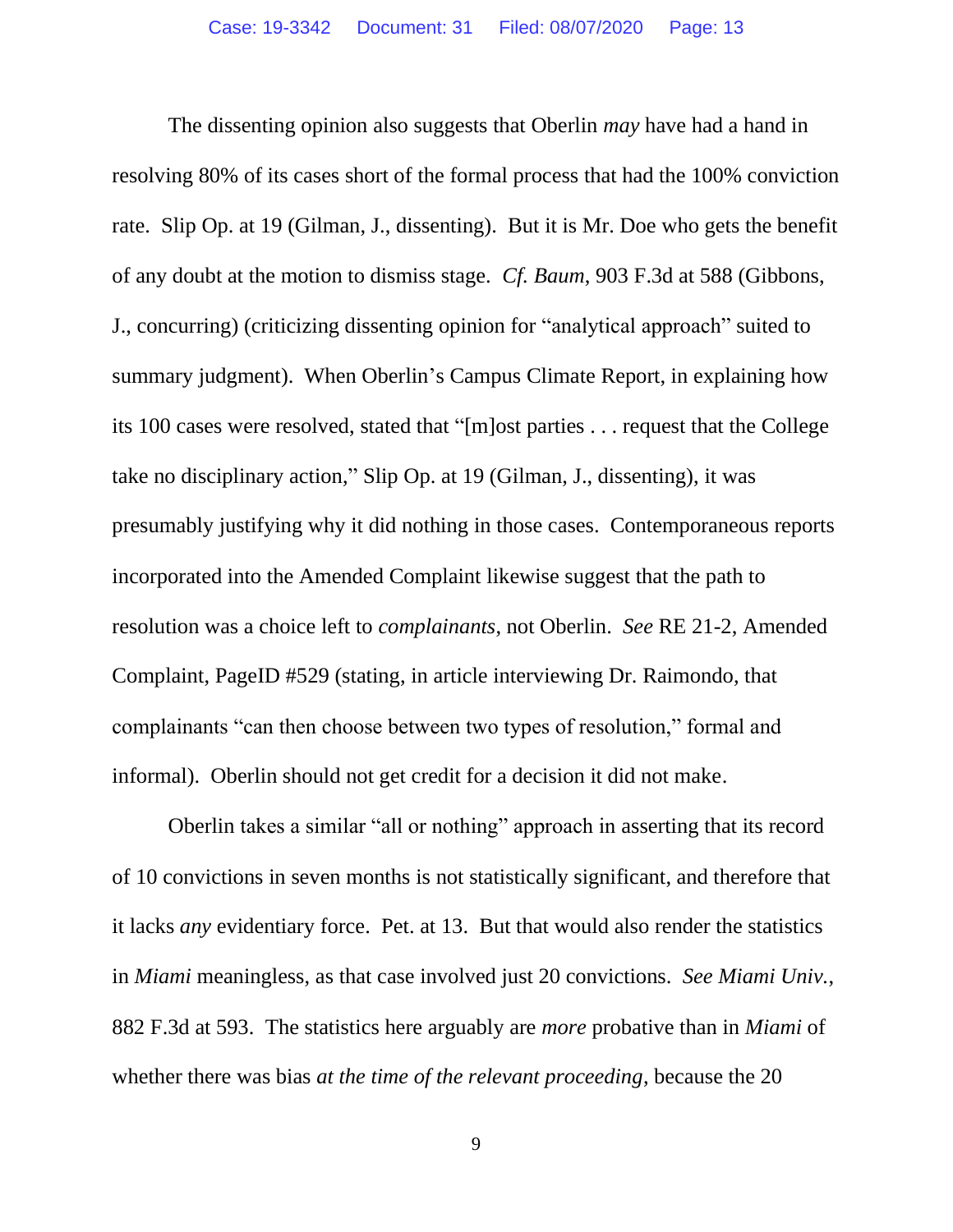convictions there were spread over a three-year period, *id.*, for a rate of just under seven per year. Oberlin's convictions covered a timeframe much closer to Mr. Doe's proceeding, and came at a rate ofe *17* per year.

4. Dr. Raimondo's Statements. Dr. Raimondo, who likely trained Mr. Doe's panelists, *see* Dkt. No. 20 (Reply Brief of John Doe) at 8-9, believes that conceiving of "grey areas of consent" discredits "particularly women's experiences of violence," *see* Slip Op. at 4. It is at least plausible to infer that she places a thumb on the complainant's scale when the complainant is a woman who claims violence in a grey-area case like this one. Oberlin and the dissenting opinion respond that Ms. Raimondo has no broader "anti-male" bias because she also acknowledges that men report assaults and that not *every* respondent (most of whom are men) will necessarily be found responsible (even though that never happened at Oberlin at this time). Pet. at 14; Slip Op. at 18 (Gilman, J., dissenting). That may be. But a bias toward female complainants is gender bias all the same. It is at least plausible to infer that when she analyzes consent in greyarea cases, she places a thumb on the complainant's scale when the complainant is a woman, no matter the respondent's gender. That, too, is gender bias.

#### **CONCLUSION**

For the foregoing reasons, John Doe respectfully requests that Oberlin's Petition for Rehearing En Banc be denied.

10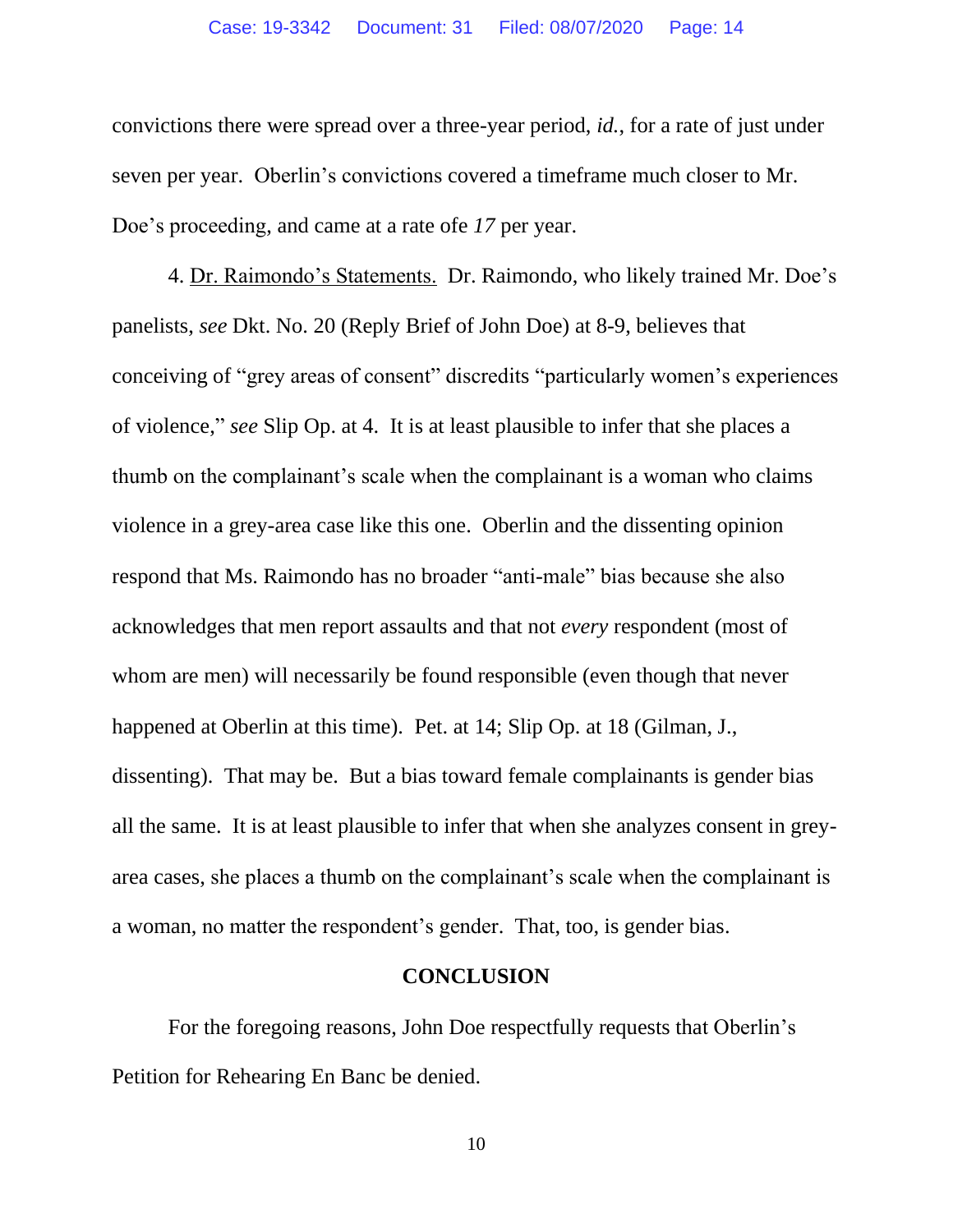DATED: August 7, 2020 /s/ Christopher C. Muha

Justin Dillon (D.C. Bar No. 502322) Christopher C. Muha (Ohio Bar No. 83080) KAISERDILLON PLLC 1099 14<sup>th</sup> Street NW, 8<sup>th</sup> Floor West Washington, DC 20005 (202) 640-2850 (202) 280-1034 (facsimile) jdillon@kaiserdillon.com cmuha@kaiserdillon.com

*Attorneys for Plaintiff-Appellant John Doe*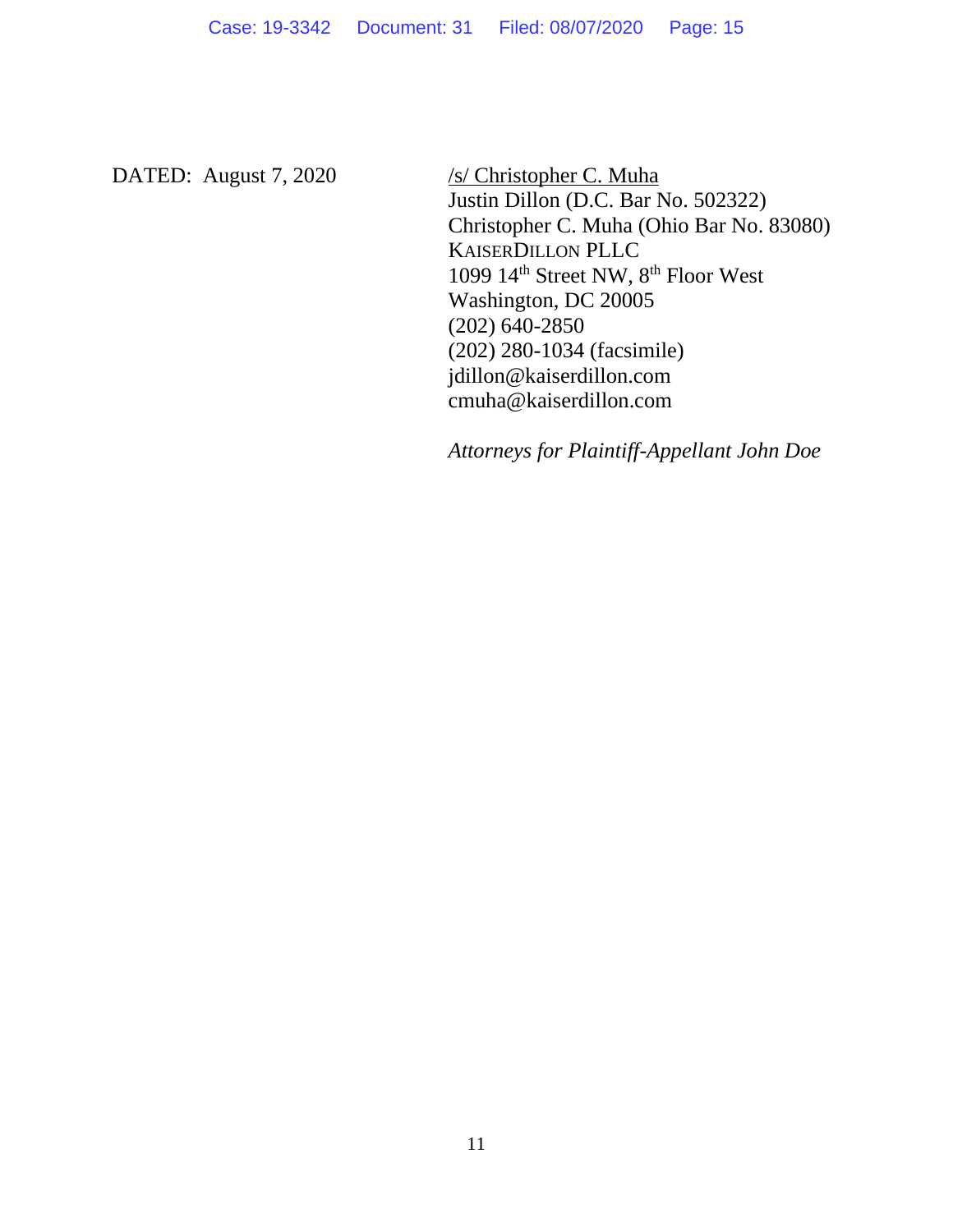#### **CERTIFICATE OF COMPLIANCE**

1. This brief complies with this Court's order that Mr. Doe's response to Oberlin's Petition for Rehearing En Banc not exceed 10 pages.

2. This brief complies with the typeface requirements of Fed. R. App. P.  $32(a)(5)$  and the type style requirements of Fed. R. App. P.  $32(a)(6)$  because it has been prepared in a proportionally spaced typeface in Times New Roman 14-point font.

> /s/ Christopher C. Muha Christopher C. Muha (Ohio Bar No. 83080) KAISERDILLON PLLC 1401 K Street NW, Suite 600 Washington, DC 20005 (202) 640-2850 (202) 280-1034 (facsimile) cmuha@kaiserdillon.com

*Attorney for Plaintiff-Appellant John Doe*